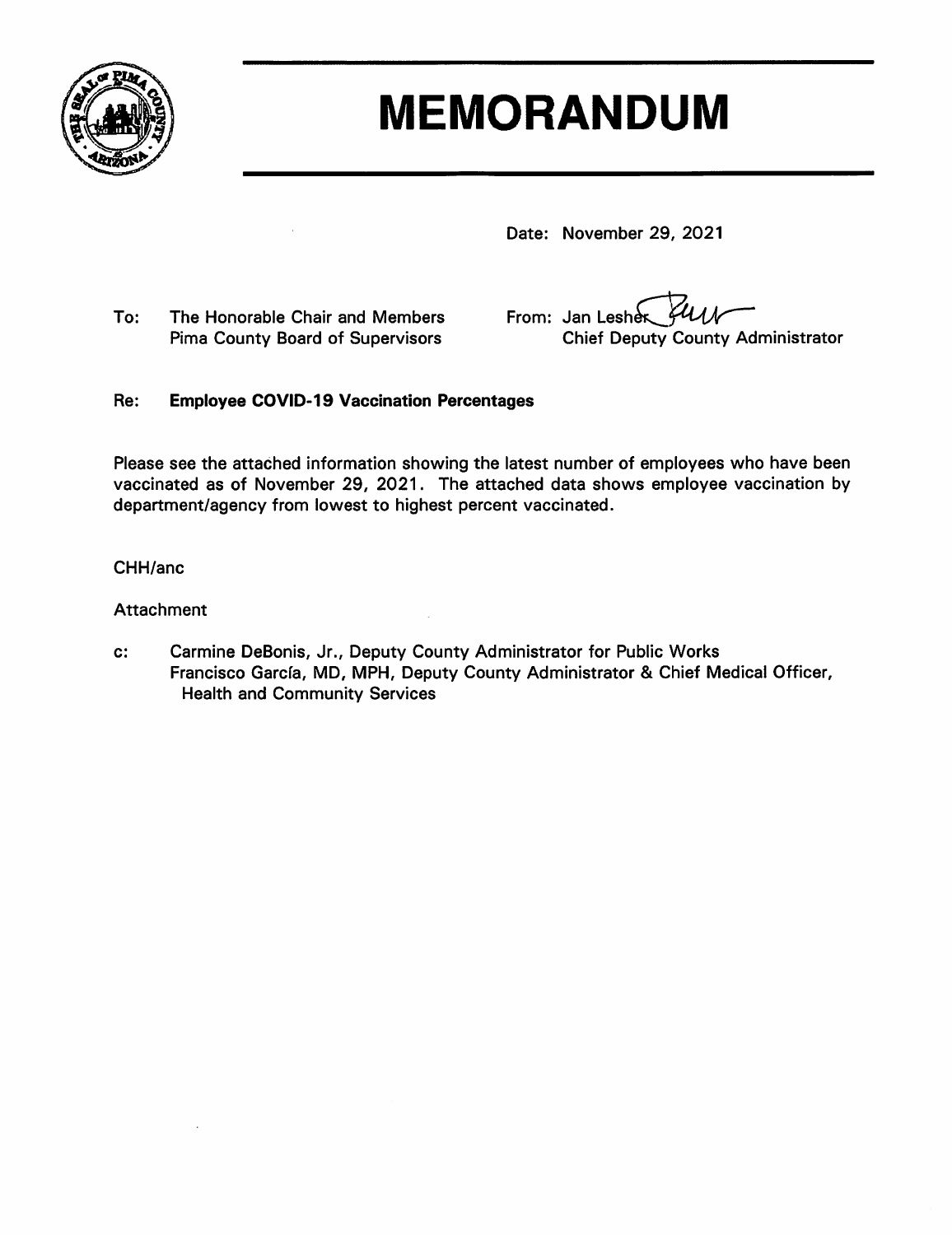# **I'm Vaccinated Employee Percentages As of 11-29-21**

|                                           | <b>Active</b><br>Vaccinated | <b>Active</b>    | <b>Active</b><br>Vaccinated<br><b>Employees</b> |
|-------------------------------------------|-----------------------------|------------------|-------------------------------------------------|
| <b>Department Name</b>                    | <b>Employees</b>            | <b>Employees</b> | Percentage                                      |
| Sheriff                                   | 882                         | 1339             | 66                                              |
| Treasurer                                 | 18                          | 25               | 72                                              |
| Constables                                | 10                          | 13               | 77                                              |
| Natural Resources, Parks & Recreation     | 194                         | 248              | 78                                              |
| Procurement                               | 22                          | 28               | 79                                              |
| Transportation                            | 138                         | 174              | 79                                              |
| Juvenile Court                            | 243                         | 292              | 83                                              |
| Wireless Integrated Network               | 10                          | 12               | 83                                              |
| Clerk of the Superior Court               | 145                         | 171              | 85                                              |
| Stadium District-Kino Sports Complex      | 76                          | 89               | 85                                              |
| Economic Development & Tourism            | 12                          | 14               | 86                                              |
| <b>Fleet Services</b>                     | 38                          | 44               | 86                                              |
| Recorder                                  | 34                          | 39               | 87                                              |
| Justice Court Green Valley                | 7                           | 8                | 88                                              |
| Pima Animal Care                          | 98                          | 112              | 88                                              |
| <b>Superior Court</b>                     | 563                         | 641              | 88                                              |
| County Free Library                       | 420                         | 478              | 88                                              |
| <b>Facilities Management</b>              | 144                         | 162              | 89                                              |
| Community & Workforce Development         | 107                         | 120              | 89                                              |
| <b>Information Technology</b>             | 169                         | 189              | 89                                              |
| Analytics and Data Governance             | 17                          | 19               | 89                                              |
| Justice Courts Tucson                     | 80                          | 89               | 90                                              |
| <b>Real Property Services</b>             | 9                           | 10               | 90                                              |
| Regional Wastewater Reclamation           | 335                         | 372              | 90                                              |
| Assessor                                  | 95                          | 105              | 90                                              |
| Finance & Risk Management                 | 111                         | 122              | 91                                              |
| Health                                    | 301                         | 328              | 92                                              |
| County Attorney                           | 292                         | 318              | 92                                              |
| Regional Flood Control District           | 46                          | 50               | 92                                              |
| County Administrator                      | 15                          | 16               | 94                                              |
| <b>Environmental Quality</b>              | 30                          | 32               | 94                                              |
| Office of Sustainability and Conservation | 15                          | 16               | 94                                              |